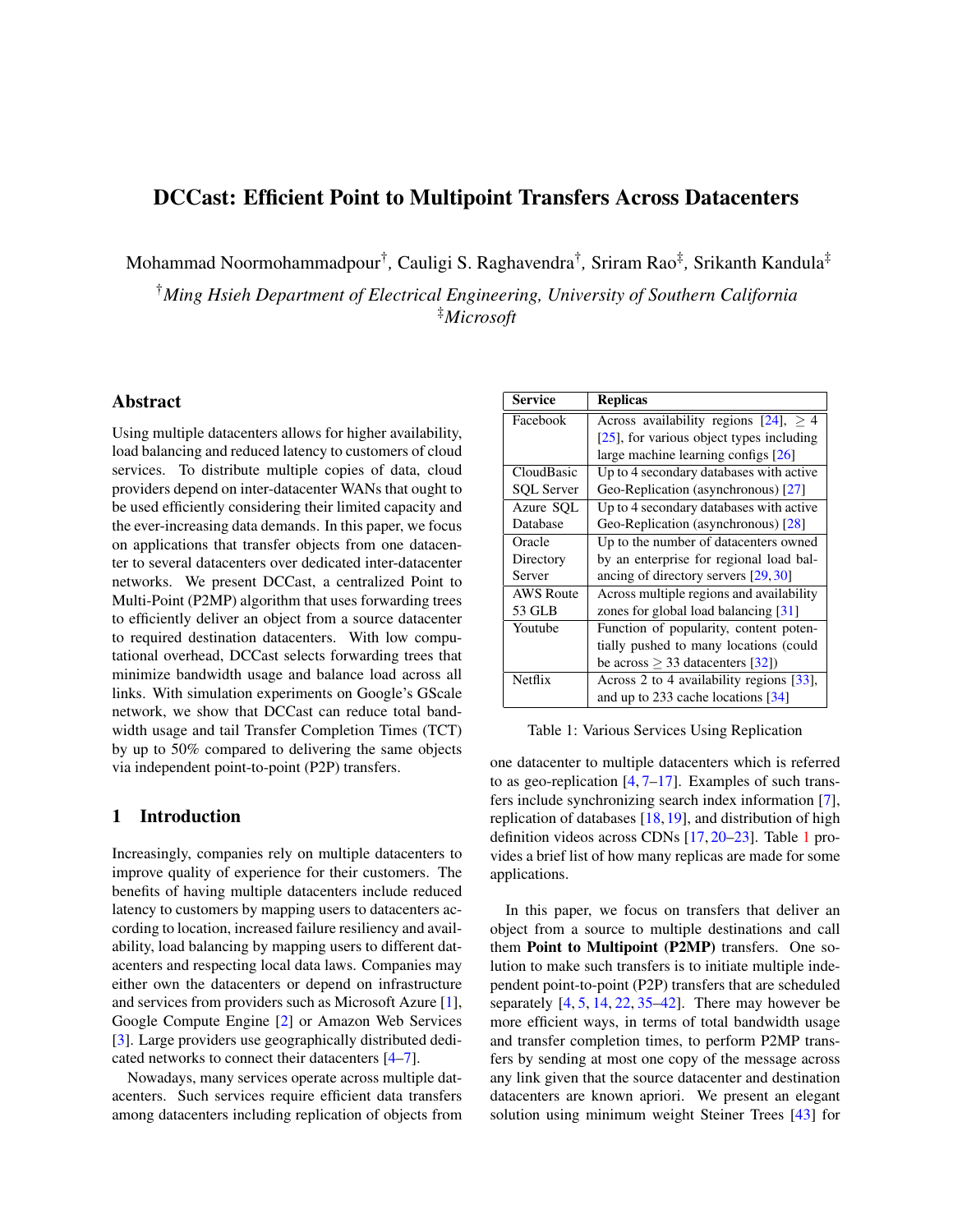P2MP transfers that achieves reduced bandwidth usage and tail completion times.

Another approach would be to select trees that connect from sources to all destinations and complete transfers using store-and-forward [\[14,](#page-6-16) [35](#page-6-18)[–38\]](#page-6-21). This will impose the overhead of transferring and storing additional copies of objects on intermediate datacenters during the delivery process incurring storage costs as the number of transfers increase, and wasting intra-datacenter bandwidth since such objects have to be stored on a server inside the intermediate datacenters.

Alternatively one can use multicast protocols, which are designed to form group memberships, provide support for members to join or leave, and manage multicast trees as users come and go [\[44,](#page-6-22) [45\]](#page-7-0). These approaches involve complex management algorithms and protocols to cope with changes in multicast group membership [\[46](#page-7-1)[,47\]](#page-7-2) which are unnecessary for our problem given that the participants of each P2MP transfer are fixed.

Application layer multicast techniques [\[46,](#page-7-1)[48\]](#page-7-3) reduce the implementation and management complexity by creating an overlay network across the multicast group. However, since these methods are typically implemented in end-host applications, they lack full visibility to underlying network properties and status, such as topology and available bandwidth, and may still send multiple copies of packets along the same links wasting bandwidth.

*How can one efficiently perform P2MP transfers?* Objective is minimizing tail Transfer Completion Times (TCT) considering limited available bandwidth of networks connecting datacenters and the many transfers that share the network which arrive in an online manner. Also, the system does not have prior knowledge of incoming P2MP transfers; therefore, any solution has to be fast and efficient to deal with them as they arrive.

To perform a P2MP transfer, traffic can be concurrently sent to all destinations over a minimum weight Steiner Tree that connects the source and destinations with transfers' demands as link weights. We refer to such trees as forwarding trees using which we can reduce total bandwidth usage. A central controller with global view of network topology and distribution of load [\[5–](#page-5-5)[7,](#page-5-4)[49–](#page-7-4)[51\]](#page-7-5) can carefully weigh out various options and select forwarding trees for transfers.

We can implement forwarding trees using SDN [\[52\]](#page-7-6) capable switches that support Group Tables [\[53,](#page-7-7)[54\]](#page-7-8) such as [\[55–](#page-7-9)[58\]](#page-7-10). Using this feature, a packet can be replicated and supplied to multiple buckets each processing and forwarding it to a required output switch port. A group might have many buckets, for example one vendor supports up to 32 [\[54\]](#page-7-8). There is growing vendor support for group tables as later OpenFlow standards are adopted. In this paper, we use abstract simulations to verify our techniques. In the future, we plan on implementing for-



<span id="page-1-0"></span>Figure 1: Benefits of using Forwarding Trees

warding trees using Group Tables.

**Motivating Example:** In Figure [1,](#page-1-0) an object  $X$  is to be transferred from datacenter *S* to two *D* datacenters considering a link throughput of *R*. In order to send *X* to destinations, one could initiate individual transfers, but that wastes bandwidth and increases delivery time since the link attached to *S* turns into a bottleneck.

In this paper, we present an efficient scheme for P2MP transfers called DCCast. It selects forwarding trees according to a weight assignment that tries to balance load across the network. In addition, it uses temporal planning [\[5\]](#page-5-5) and schedules P2MP requests on a first come first serve (FCFS) basis to provide guarantees on completion times. FCFS is shown to reduce tail completion times under light-tailed job size distribution [\[59,](#page-7-11)[60\]](#page-7-12) (optimal discipline depends on this distribution [\[60\]](#page-7-12)).

A related concept is Coflows [\[61\]](#page-7-13) that improve performance by jointly scheduling groups of flows with a collective objective. A P2MP transfer can be viewed as a coflow; however unlike other coflows, P2MP transfers present a better opportunity for optimization since the same data is being delivered to different destinations. Using this, DCCast provides the added benefit of reduced bandwidth usage.

We conducted extensive simulation experiments to evaluate DCCast compared with other strategies for picking forwarding trees and scheduling techniques. We performed simulations using synthetic traffic over the Google's GScale topology [\[7\]](#page-5-4) with 12 nodes and 19 edges and random topologies with 50 nodes and 150 edges. Our evaluation metrics include bandwidth usage as well as mean and tail TCT. Our current solution assumes the same class of service for all transfers. In a general setting, transfers may have different priorities and should be allotted resources accordingly (e.g. near real-time video vs. cross-region backups).

We evaluated various forwarding tree selection meth-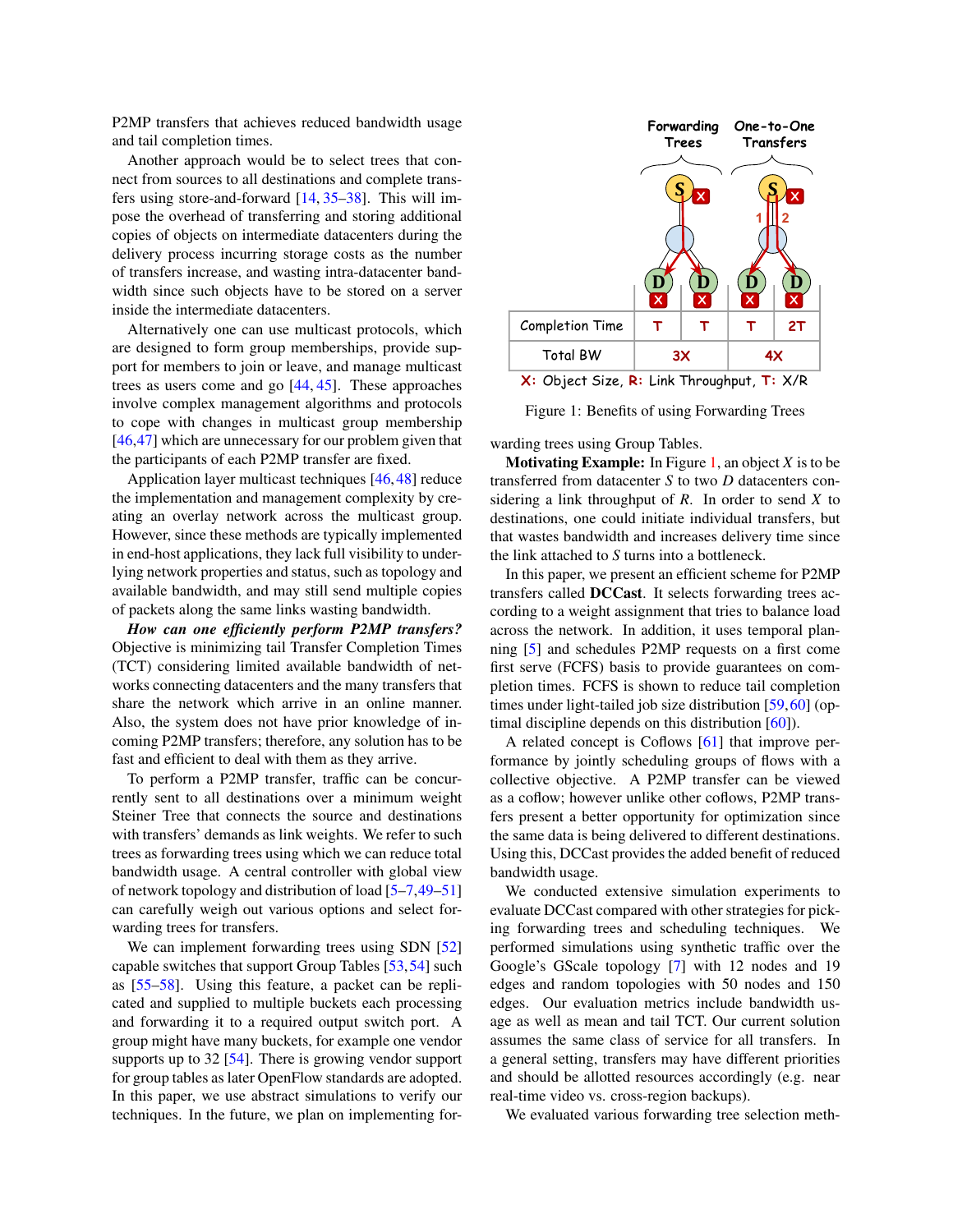ods. Clearly, there is benefit in carefully picking trees and we observed up to 43% improvement in completion times while using DCCast compared to random tree selection and up to 29% compared to selection of trees that minimize the maximum load over any edge.

We compared DCCast with P2P schemes by viewing each P2MP transfer as multiple independent transfers and using multipathing (*K* shortest paths) to spread the load. For GScale topology and with 2 to 6 destinations per transfer, DCCast reduced both bandwidth usage and tail TCT by over 20% to 50%, respectively, while providing guarantees to users on completion times.

In summary, our contributions are the following:

- Prior work based on traffic scheduling and rate allocation  $[5, 6, 49]$  $[5, 6, 49]$  $[5, 6, 49]$  $[5, 6, 49]$  $[5, 6, 49]$  uses individual point to point transfers to deliver the same object to multiple places. We improve on this by using forwarding trees.
- Prior work on multicasting [\[44–](#page-6-22)[48\]](#page-7-3) is focused on managing multicast groups. With apriori knowledge of transfer destinations and demands, DCCast builds forwarding trees that are more efficient.
- DCCast minimizes packet reordering and provides guarantees on completion times.

### 2 Problem Formulation

The list of variables and their definitions is provided on table [2.](#page-2-0) To allow for flexible bandwidth allocation, we consider a slotted timeline  $[5,41,42]$  $[5,41,42]$  $[5,41,42]$  where the transmission rate of senders is constant during each timeslot, but can vary from one timeslot to next. This can be achieved via rate-limiting at end-hosts [\[6,](#page-5-6) [49\]](#page-7-4). A central scheduler is assumed that receives transfer requests from endpoints, calculates their temporal schedule, and informs the end-points of rate-allocations when a timeslot begins. We focus on scheduling large transfers that take more than a few timeslots to finish and therefore, the time to submit a transfer request, calculate the routes, and install forwarding rules is considered negligible in comparison. We assume equal capacity for all links in an online scenario where requests may arrive anytime.

#### <span id="page-2-2"></span>3 DCCast

Forwarding Trees: Our proposed approach is, for each P2MP transfer, to jointly route traffic from source to all destinations over a forwarding tree to save bandwidth. Using a single forwarding tree for every transfer also minimizes packet reordering which is known to waste CPU and memory resources at the receiving ends especially at high rates [\[62,](#page-7-14) [63\]](#page-7-15). To perform a P2MP transfer *R* with volume  $\mathcal{V}_R$ , the source  $S_R$  transmits traffic over a Steiner Tree that spans across  $D_R$ . At any timeslot,

| Variable        | <b>Definition</b>                            |
|-----------------|----------------------------------------------|
| R               | A P2MP transfer                              |
| $\mathscr{V}_R$ | Volume of $R$ in bytes                       |
| $S_R$           | Source datacenter of $R$                     |
| $D_R$           | Set $\langle \rangle$ of destinations of R   |
| G               | The inter-datacenter network graph           |
| T               | A Steiner Tree [43]                          |
| $\rm E_{G}$     | Set $\langle \rangle$ of edges of G          |
| $E_T$           | Set $\langle \rangle$ of edges of T          |
| $L_e$           | Total load currently scheduled on edge e     |
| $B_e(t)$        | Available bandwidth on edge e at times lot t |
| W               | Width of a timeslot in seconds               |

<span id="page-2-0"></span>Table 2: Definition of Variables

traffic for any transfer flows with the same rate over all links of a forwarding tree to reach all the destinations at the same time. The problem of scheduling a P2MP transfer then translates to finding a forwarding tree and a transmission schedule over such a tree for every arriving transfer in an online manner. A relevant problem is the Minimum Weight Steiner Tree [\[43\]](#page-6-20) that can help minimize total bandwidth usage with proper weight assignment. Although it is a hard problem, heuristic algorithms exist that often provide near optimal solutions [\[64,](#page-7-16) [65\]](#page-7-17).

Scheduling Discipline: When forwarding trees are found, we schedule traffic over them according to First Come First Serve (FCFS) policy using all available residual bandwidth on links to minimize the completion times. This allows us to provide guarantees to users on when their transfers will complete upon their arrival. We do not use a preemptive scheme, such as Shortest Remaining Processing Time (SRPT), due to practical concerns: larger transfers might get postponed over and over which might lead to the starvation problem and it is not possible to make promises on exactly when a transfer would complete. Optimal scheduling discipline to mini-mize tail times rests on transfer size distribution [\[60\]](#page-7-12).

Algorithms: DCCast is made of two algorithms<sup>[1](#page-2-1)</sup>. Update() is executed upon beginning of every timeslot. It simply dispatches the transmission schedule, that is the rate for each transfer, to all senders to adjust their rates via rate-limiting and adjusts  $L_e$  ( $e \in \mathbf{E}_G$ ) by deducting the total traffic that was sent over *e* during current timeslot.

Allocate $(R)$  is run upon arrival of every request which finds a forwarding tree and schedules *R* to finish as early as possible. Pseudo-code of this function has been shown in Algorithm [1.](#page-3-0) Statically calculating minimal forwarding trees might lead to creation of hot-spots, even if there exists one highly loaded edge that is shared by all of such trees. As a result, DCCast adaptively chooses a forwarding tree that reduces the tail transfer completion times while saving considerable bandwidth.

<span id="page-2-1"></span><sup>&</sup>lt;sup>1</sup>Please find an implementation of DCCast algorithms on Github: <https://github.com/noormoha/DCCast>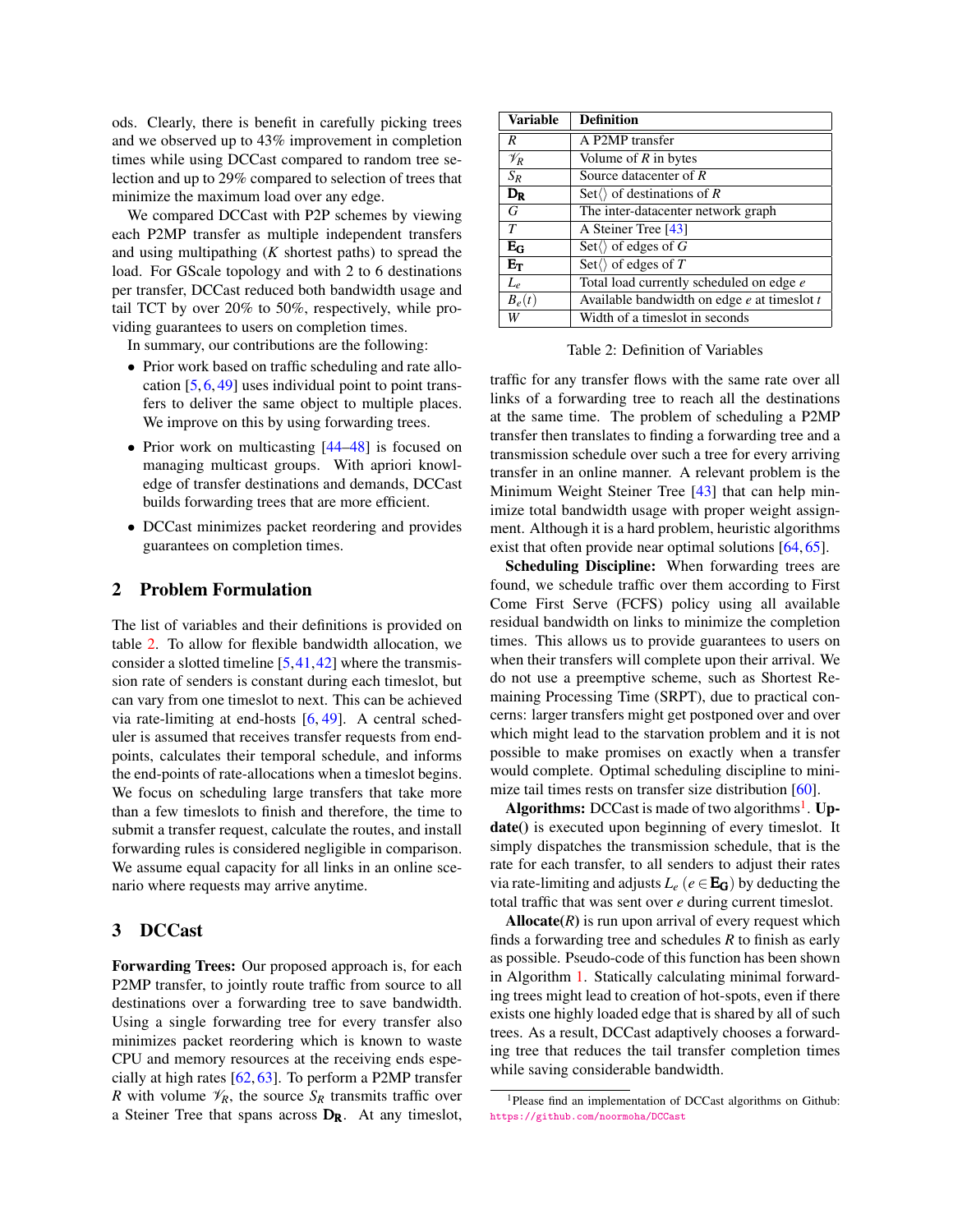Algorithm 1: Allocate(*R*) **Input:**  $R(\mathscr{V}_R, S_R, \mathbf{D_R})$ ,  $G, W, L_e$  and  $B_e(t)$  for  $e \in \mathbf{E_G}$ and  $t > t_{now}$ Output: Forwarding tree (minimum weight Steiner Tree) *T* and Transmission Schedule of *R* for  $t > t_{now}$ 1 To every edge  $e \in \mathbf{E}_G$ , assign weight  $W_e = (L_e + \mathcal{V}_R)$ ; <sup>2</sup> Find the Minimum Weight Steiner Tree *T* that connects  $S_R \cup D_R$ . We used GreedyFLAC [\[65,](#page-7-17) [66\]](#page-7-18); <sup>3</sup> *Schedule R over T to finish as early as possible.*  $t' \leftarrow t_{now} + 1$  and  $\mathcal{V}' \leftarrow \mathcal{V}_R$ ; while  $\mathscr{V}' > 0$  do  $B_T \leftarrow \min_{e \in \mathbf{E_T}} (B_e(t'))$ ; Schedule *R* on *T* with rate  $\min(B_T, \frac{\gamma'}{W})$  $\frac{\gamma}{W}$ ) at times lot  $t'$ ;  $t' \leftarrow t' + 1$  and  $\mathscr{V}' \leftarrow \mathscr{V}' - B_T \times W$ ; return *T and the Transmission Schedule of R*;

<span id="page-3-0"></span>

<span id="page-3-1"></span>It is possible that larger trees provide higher available bandwidth by using longer paths through least loaded edges, but using which would consume more overall bandwidth since they send same traffic over more edges. To model this behavior, we use a weight assignment that allows balancing these two possibly conflicting objectives. The weights represent traffic load allocated on links. Selecting links with lower weights will improve load balancing that would be better for future requests. The tradeoff is in avoiding heavier links at the expense of getting larger trees for even distribution of load.

The forwarding tree *T* selected by Algorithm [1](#page-3-0) will have the total weight  $\sum_{e \in \mathbf{E_T}} (L_e + \mathcal{V}_R)$ . This weight is essentially the total load over *T* if request *R* were to be put on it. Selecting trees with minimal total weight will most likely avoid highly loaded edges and larger trees. To find an approximate minimum weight Steiner Tree, we used GreedyFLAC [\[65,](#page-7-17)[66\]](#page-7-18), which is quite fast and in practice provides results not far from optimal.



<span id="page-3-2"></span>Figure 3: Tree Selection (Random Topo,  $|V|=50$ )



<span id="page-3-3"></span>Figure 4: Various Scheduling Policies

## 4 Evaluation

We evaluated DCCast using synthetic traffic. We assumed a total capacity of 1.0 for each timeslot over every link. The arrival of requests followed a Poisson distribution with rate  $\lambda_{P2MP} = 1$ . Demand of every request *R* was calculated using an exponential distribution with mean 20 added to a constant value of 10 (fixing the minimum demand to 10). All simulations were performed over as many timeslots as needed to finish all requests with arrival time of last request set to be 500 or less. Presented results are normalized by minimum values in each chart.

We measure three different metrics: total bandwidth used and mean and tail TCT. The total bandwidth used is the sum of all traffic over all timeslots and all links. The completion time of a transfer is defined as its arrival time to the time its last bit is delivered to the destination(s). We performed simulations using Google's GScale topology [\[7\]](#page-5-4), with 12 nodes and 19 edges, on a single machine (Intel Core i7-6700T and 24 GBs of RAM). All simulations were coded in Java and used Gurobi Optimizer [\[67\]](#page-7-19) to solve linear programs for P2P schemes. We increased the destinations (copies) for each object from 1 to 6 picking recipients according to uniform distribution. Table [3](#page-4-0) shows list of considered schemes (first 4 are P2MP schemes and last 2 are P2P).

We tried various forwarding tree selection criteria over both GScale topology and a larger random topology with 50 nodes and 150 edges as shown in Figures [2](#page-3-1) and [3,](#page-3-2) respectively. In case of GScale, DCCast performs slightly better than RANDOM and MINMAX in com-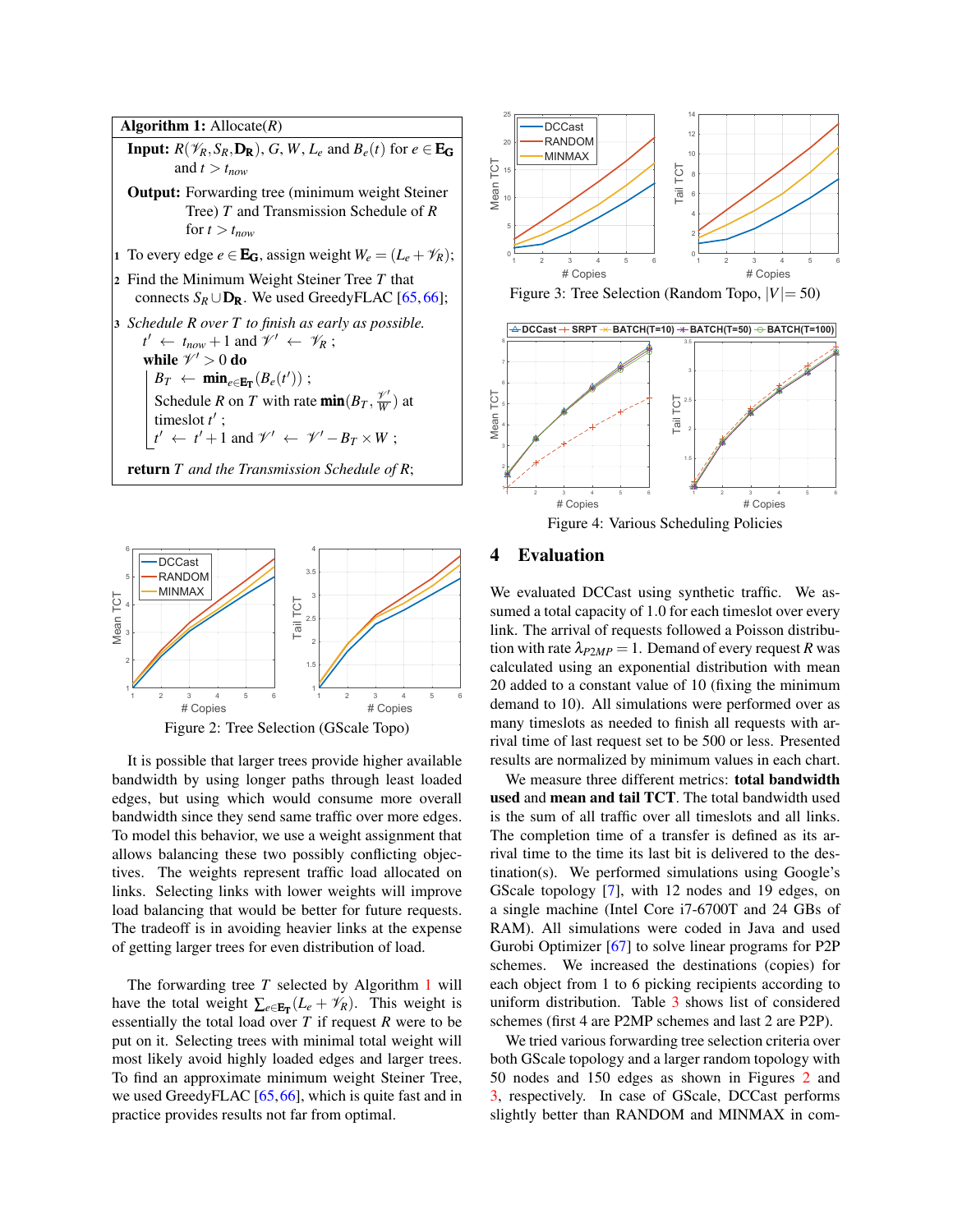

<span id="page-4-1"></span>Figure 5: DCCast vs Point-To-Point (P2P-SRPT-LP)

| <b>Scheme</b>            | Method                                                                                                    |
|--------------------------|-----------------------------------------------------------------------------------------------------------|
| <b>MINMAX</b>            | Selects forwarding trees to minimize maximum load on any link. Schedules traffic using FCFS policy §3     |
| <b>RANDOM</b>            | Selects random forwarding trees. Schedules traffic using FCFS policy §3                                   |
| <b>BATCHING</b>          | Batches (enqueues) new requests arriving in time windows of $T$ . At the end of batching windows, jointly |
|                          | schedules all new requests according to Shortest Job First (SJF) policy and picks their forwarding trees  |
|                          | using weight assignment of Algorithm 1                                                                    |
| <b>SRPT</b>              | Upon arrival of a new request, jointly reschedules all existing requests and the new request according to |
|                          | SRPT policy $\S$ 3 and picks new forwarding trees for all requests using weight assignment of Algorithm 1 |
| P <sub>2</sub> P-SRPT-LP | Views each P2MP request as multiple independent point-to-point (P2P) requests. Uses a Linear Program-     |
|                          | ming (LP) model along with SRPT policy $\S$ 3 to (re)schedule each request over K-Shortest Paths between  |
|                          | its source and destination upon arrival of new requests                                                   |
| P <sub>2</sub> P-FCFS-LP | Similar to above while using FCFS policy $\S$ 3                                                           |

<span id="page-4-0"></span>Table 3: Schemes Used for Comparison

pletion times while using equal overall bandwidth (not in figure). In case of larger random topologies, DCCast's dominance is more obvious regarding completion times while using same or less bandwidth (not in figure).

We also experimented various scheduling disciplines over forwarding trees as shown in Figure [4.](#page-3-3) The SRPT discipline performs considerably better regarding mean completion times; it however may lead to starvation of larger transfers if smaller ones keep arriving. It has to compute and install new forwarding trees and recalculate the whole schedule, for all requests currently in the system with residual demands, upon arrival of every new request. This could impose significant rule installation overhead which is considered negligible in our evaluations. It might also lead to lots of packet loss and reordering. Batching improves performance marginally compared to DCCast and could be an alternate road to take. Generally, a smaller batch size results in a smaller initial scheduling latency while a larger batch size makes it possible to employ collective knowledge of many requests in a batch for optimized scheduling. Batching might be more effective for systems with bursty request arrival patterns. All schemes performed almost similarly regarding tail completion times and total bandwidth usage (not in figure).

In Figure [5](#page-4-1) we compare DCCast with a Point-To-Point scheme (P2P-SRPT-LP) using SRPT scheduling policy which uses various number of shortest paths (*K*) and delivers each copy independently. The total bandwidth usage is close for all schemes when there is only one destination per request. Both bandwidth usage and tail completion times of DCCast are up to 50% less than that of P2P-SRPT-LP as the number of destinations per transfer increases. Although DCCast follows the FCFS policy, its mean completion time is close to that of P2P-SRPT-LP and surpasses it for 6 copies due to bandwidth savings which leave more headroom for new transfers.

In a different experiment, we compared DCCast with P2P-FCFS-LP. DCCast again saved up to 50% bandwidth and reduced tail completion times by up to almost 50% while increasing the number of destinations per transfer.

Computational Overhead: We used a network with 50 nodes and 300 edges and considered P2MP transfers with 5 destinations per transfer. Transfers were generated according to Poisson distribution with arrival times ranging from 0 to 1000 timeslots and the simulation ran until all transfers were completed. Mean processing time of a single *timeslot* increased from 1.2*ms* to 50*ms* per timeslot while increasing λ*P*2*MP* from 1 to 10. Mean process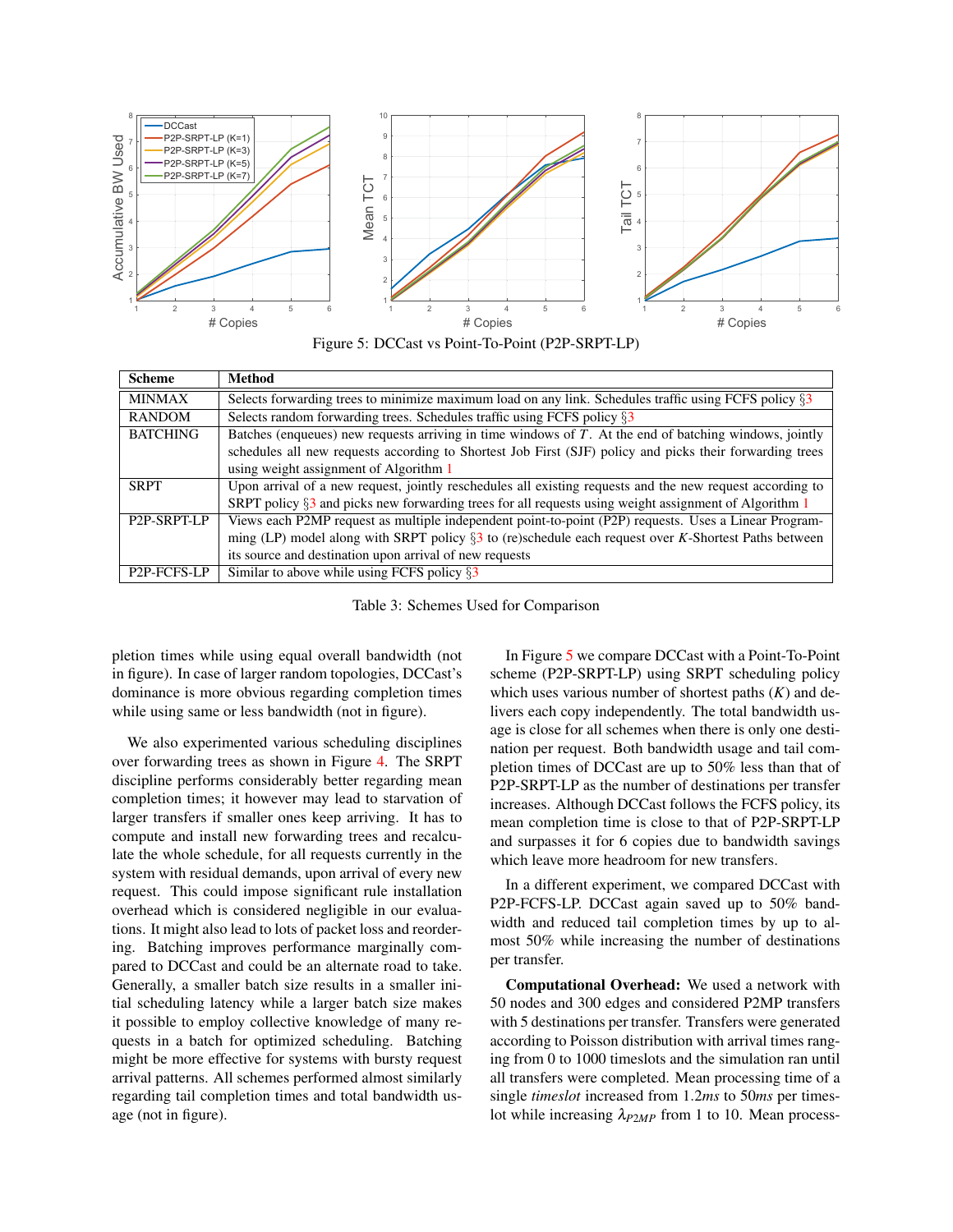ing time of a single *transfer* (which accounts for finding a tree and scheduling the transfer) was 1.2*ms* and 5*ms* per transfer for  $\lambda_{P2MP}$  equal to 1 and 10, respectively. This is negligible compared to timeslot lengths of minutes in prior work [\[41\]](#page-6-23).

## 5 Conclusions and Future Work

In this paper, we presented DCCast, which aims to reduce the total network bandwidth usage while minimizing transfer completion times using point to multipoint (P2MP) transfers. To save bandwidth, DCCast uses forwarding trees that connect source of a P2MP transfer to its destinations. Selection of forwarding trees is performed in a way that attempts to balance load across the network by avoiding highly loaded links while reducing bandwidth usage by choosing smaller trees. To provide guarantees on transfer completion times, DCCast schedules new traffic to finish as early as possible while not changing the schedule of already allocated transfers. Our evaluations show that DCCast can significantly reduce bandwidth usage compared to viewing each P2MP transfer as multiple independent transfers.

In the future, we would like to perform testbed experiments using traces of real traffic. An alternate scheduling scheme to what we proposed would be Fair Sharing which we aim to study. Next, we would like to evaluate DCCast using a mix of P2MP transfers with different number of destinations to better understand how various applications might interact. It would be interesting to consider multiple classes of traffic with different priorities as well. Moreover, further investigation is needed to measure the fraction of traffic with multiple destinations which benefit from forwarding trees. Finally, it is necessary to study approaches for handling and recovering from failures.

#### 6 Acknowledgments

We would like to thank our shepherd Sindhu Ghanta and the anonymous reviewers of the HotCloud workshop whose comments helped us greatly improve the quality of this paper.

### 7 Discussion Topics

Prior work on inter-datacenter transfers uses a combination of various techniques, such as rate-control [\[6,](#page-5-6) [49\]](#page-7-4), temporal planning [\[5\]](#page-5-5), store-and-forward [\[14\]](#page-6-16), and topology changes [\[10\]](#page-6-24), to improve the performance and efficiency of point-to-point (P2P) inter-datacenter transfers. In this paper, we focused on point-to-multipoint (P2MP) transfers and a new direction in which forwarding trees are used to deliver an object simultaneously to all destinations. We discussed the benefits of this approach and presented evaluations to back up our proposal.

The extent to which our approach can benefit operators as well as cloud and datacenter applications used in industry would be one possible discussion point. This depends partly on the type of applications, desired level of reliability, and customer SLOs such as user access latency. Finally, a crucial factor is the fraction of transfers with multiple destinations, which are ones that can actually benefit from use of forwarding trees.

There are several discussion points regarding implementation. In case of using tools, such as SDN, to cheaply setup and tear down forwarding trees, how can we meet the necessary performance metrics, such as delay, considering number of required forwarding rules, transfer arrival rate, and latency overhead of rule installations? What are possible tensions between performance efficiency and practical feasibility of techniques?

Another topic of discussion would be selection of the forwarding trees. We presented and evaluated three possible selection methods. However selection of forwarding trees that reduce usage of bandwidth while minimizing transfer completion times is an open problem. In addition, would it be better to select and setup trees dynamically, or statically build many trees and use them?

Scalability of our approach considering various network topologies, different network sizes as well as arrival rate of transfers, effectiveness of the scheduling discipline used in satisfying users and operators, and handling of network or end-point failures would be other possible discussion topics. Would it be possible to apply known methods of improving scalability if necessary?

### References

- <span id="page-5-0"></span>[1] Microsoft azure: Cloud computing platform & services. [https:](https://azure.microsoft.com/) [//azure.microsoft.com/](https://azure.microsoft.com/).
- <span id="page-5-1"></span>[2] Compute engine - iaas - google cloud platform. [https://cloud.](https://cloud.google.com/compute/) [google.com/compute/](https://cloud.google.com/compute/).
- <span id="page-5-2"></span>[3] Amazon web services (aws) - cloud computing services. [https:](https://aws.amazon.com/) [//aws.amazon.com/](https://aws.amazon.com/).
- <span id="page-5-3"></span>[4] Yu Wu, Zhizhong Zhang, Chuan Wu, et al. Orchestrating bulk data transfers across geo-distributed datacenters. *IEEE Transactions on Cloud Computing*, PP(99):1–1, 2015.
- <span id="page-5-5"></span>[5] Srikanth Kandula, Ishai Menache, Roy Schwartz, et al. Calendaring for wide area networks. *ACM SIGCOMM*, 44(4):515–526, 2015.
- <span id="page-5-6"></span>[6] Chi-Yao Hong, Srikanth Kandula, Ratul Mahajan, et al. Achieving high utilization with software-driven wan. In *ACM SIG-COMM*, pages 15–26, 2013.
- <span id="page-5-4"></span>[7] Sushant Jain, Alok Kumar, Subhasree Mandal, et al. B4: Experience with a globally-deployed software defined wan. *ACM SIGCOMM*, 43(4):3–14, 2013.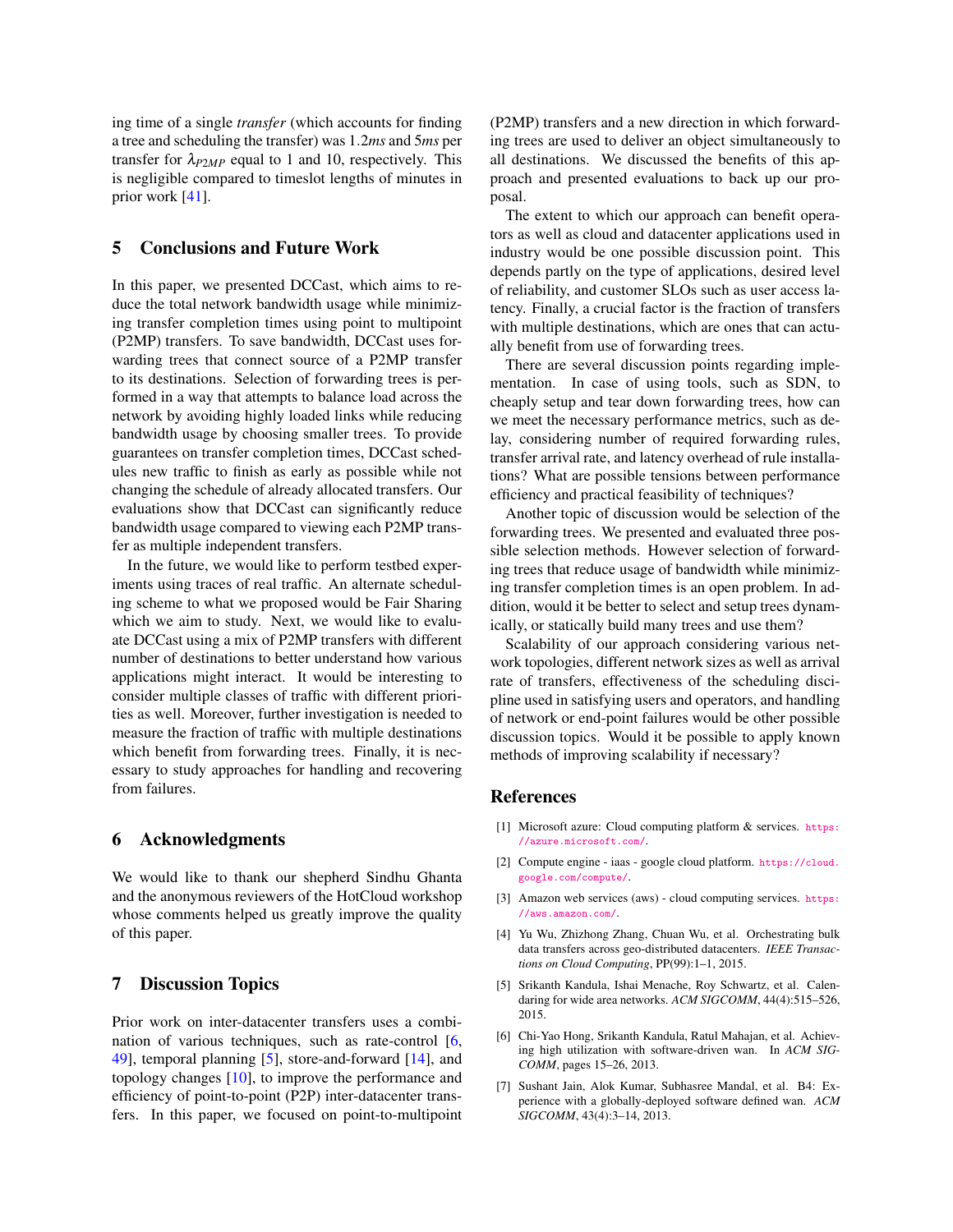- [8] Ashish Gupta, Fan Yang, Jason Govig, et al. Mesa: A georeplicated online data warehouse for google's advertising system. *Communications of the ACM*, 59(7):117–125, June 2016.
- [9] Tim Kraska, Gene Pang, Michael J Franklin, Samuel Madden, and Alan Fekete. Mdcc: Multi-data center consistency. In *ACM Eurosys*, pages 113–126, 2013.
- <span id="page-6-24"></span>[10] Xin Jin, Yiran Li, Da Wei, Siming Li, et al. Optimizing bulk transfers with software-defined optical wan. In *ACM SIGCOMM*, pages 87–100, 2016.
- [11] Xiaoxue Zhao, Vijay Vusirikala, Bikash Koley, et al. The prospect of inter-data-center optical networks. *IEEE Communications Magazine*, 51(9):32–38, 2013.
- [12] Ll Gifre, F Paolucci, J Marhuenda, et al. Experimental assessment of inter-datacenter multicast connectivity for ethernet services in flexgrid networks. In *Proceedings of European Conference on Optical Communications*, pages 1–3, 2014.
- [13] Yasuhiro Miyao. An overlay architecture of global inter-data center networking for fast content delivery. In *IEEE International Conference on Communications (ICC)*, pages 1–6, 2011.
- <span id="page-6-16"></span>[14] Nikolaos Laoutaris, Georgios Smaragdakis, Rade Stanojevic, et al. Delay-tolerant bulk data transfers on the internet. *IEEE/ACM Transactions on Networking*, 21(6):1852–1865, December 2013.
- [15] Ping Lu, Liang Zhang, Xiahe Liu, et al. Highly efficient data migration and backup for big data applications in elastic optical inter-data-center networks. *IEEE Network*, 29(5):36–42, 2015.
- [16] Yingying Chen, Sourabh Jain, Vijay Kumar Adhikari, et al. A first look at inter-data center traffic characteristics via yahoo! datasets. In *IEEE INFOCOM*, pages 1620–1628, 2011.
- <span id="page-6-11"></span>[17] Yuan Feng, Baochun Li, and Bo Li. Jetway: Minimizing costs on inter-datacenter video traffic. In *ACM International conference on Multimedia*, pages 259–268, 2012.
- <span id="page-6-12"></span>[18] Multi-datacenter replication in cassandra. [http://www.](http://www.datastax.com/dev/blog/multi-datacenter-replication) [datastax.com/dev/blog/multi-datacenter-replication](http://www.datastax.com/dev/blog/multi-datacenter-replication), 2012.
- <span id="page-6-13"></span>[19] Azure sql database now supports powerful geo-replication features for all service tiers. [https://azure.microsoft.com/en](https://azure.microsoft.com/en-us/blog/azure-sql-database-now-supports-powerful-geo-replication-features-on-all-service-tiers/)[us/blog/azure-sql-database-now-supports-powerful-geo](https://azure.microsoft.com/en-us/blog/azure-sql-database-now-supports-powerful-geo-replication-features-on-all-service-tiers/)[replication-features-on-all-service-tiers/](https://azure.microsoft.com/en-us/blog/azure-sql-database-now-supports-powerful-geo-replication-features-on-all-service-tiers/), 2016.
- <span id="page-6-14"></span>[20] Vijay Kumar Adhikari, Sourabh Jain, Yingying Chen, and Zhi-Li Zhang. Vivisecting youtube: An active measurement study. In *IEEE INFOCOM*, pages 2521–2525, 2012.
- [21] Meshenberg, Ruslan and Gopalani, Naresh and Kosewski, Luke. Active-Active for Multi-Regional Resiliency. [http://techblog.netflix.com/2013/12/active-active](http://techblog.netflix.com/2013/12/active-active-for-multi-regional.html)[for-multi-regional.html](http://techblog.netflix.com/2013/12/active-active-for-multi-regional.html), 2013.
- <span id="page-6-17"></span>[22] Yuhua Lin, Haiying Shen, and Liuhua Chen. Ecoflow: An economical and deadline-driven inter-datacenter video flow scheduling system. In *Proceedings of the ACM international conference on Multimedia*, pages 1059–1062, 2015.
- <span id="page-6-15"></span>[23] Arjun Roy, Hongyi Zeng, Jasmeet Bagga, George Porter, and Alex C. Snoeren. Inside the social network's (datacenter) network. In *ACM SIGCOMM*, pages 123–137, 2015.
- <span id="page-6-0"></span>[24] Companies like facebook and google have multiple data centers. do these datacenters all store copies of the same information? [https://www.quora.com/Companies-like-Facebook](https://www.quora.com/Companies-like-Facebook-and-Google-have-multiple-data-centers-Do-these-datacenters-all-store-copies-of-the-same-information)[and-Google-have-multiple-data-centers-Do-these](https://www.quora.com/Companies-like-Facebook-and-Google-have-multiple-data-centers-Do-these-datacenters-all-store-copies-of-the-same-information)[datacenters-all-store-copies-of-the-same-information](https://www.quora.com/Companies-like-Facebook-and-Google-have-multiple-data-centers-Do-these-datacenters-all-store-copies-of-the-same-information). visited on March 3, 2017.
- <span id="page-6-1"></span>[25] Where are the facebook servers located worldwide? [https://www.quora.com/Where-are-the-Facebook-servers](https://www.quora.com/Where-are-the-Facebook-servers-located-worldwide)[located-worldwide](https://www.quora.com/Where-are-the-Facebook-servers-located-worldwide). visited on March 3, 2017.
- <span id="page-6-2"></span>[26] Chunqiang Tang, Thawan Kooburat, Pradeep Venkatachalam, et al. Holistic configuration management at facebook. In *Proceedings of the Symposium on Operating Systems Principles*, pages 328–343. ACM, 2015.
- <span id="page-6-3"></span>[27] Geo-replication/multi-ar (active). [http://cloudbasic.net/](http://cloudbasic.net/documentation/geo-replication-active/) [documentation/geo-replication-active/](http://cloudbasic.net/documentation/geo-replication-active/). visited on March 5, 2017.
- <span id="page-6-4"></span>[28] Overview: Sql database active geo-replication. [https:](https://docs.microsoft.com/en-us/azure/sql-database/sql-database-geo-replication-overview) [//docs.microsoft.com/en-us/azure/sql-database/sql](https://docs.microsoft.com/en-us/azure/sql-database/sql-database-geo-replication-overview)[database-geo-replication-overview](https://docs.microsoft.com/en-us/azure/sql-database/sql-database-geo-replication-overview). visited on March 5, 2017.
- <span id="page-6-5"></span>[29] Using replication across multiple data centers. [https://docs.](https://docs.oracle.com/cd/E20295_01/html/821-1217/fpcoo.html#aalgm) oracle.com/cd/E20295 [01/html/821-1217/fpcoo.html#aalgm](https://docs.oracle.com/cd/E20295_01/html/821-1217/fpcoo.html#aalgm). visited on March 11, 2017.
- <span id="page-6-6"></span>[30] Understanding oracle internet directory replication. [https://docs.oracle.com/cd/E28280](https://docs.oracle.com/cd/E28280_01/admin.1111/e10029/oid_replic.htm#OIDAG2201) 01/admin.1111/e10029/ oid [replic.htm#OIDAG2201](https://docs.oracle.com/cd/E28280_01/admin.1111/e10029/oid_replic.htm#OIDAG2201). visited on March 11, 2017.
- <span id="page-6-7"></span>[31] Global load balancing using aws route 53. [https:](https://www.sumologic.com/blog-amazon-web-services/aws-route-53-global-load-balancing/) [//www.sumologic.com/blog-amazon-web-services/aws-route-](https://www.sumologic.com/blog-amazon-web-services/aws-route-53-global-load-balancing/)[53-global-load-balancing/](https://www.sumologic.com/blog-amazon-web-services/aws-route-53-global-load-balancing/). visited on March 14, 2017.
- <span id="page-6-8"></span>[32] Ruben Torres, Alessandro Finamore, Jin Ryong Kim, Marco Mellia, Maurizio M Munafo, and Sanjay Rao. Dissecting video server selection strategies in the youtube cdn. In *Distributed Computing Systems (ICDCS)*, pages 248–257. IEEE, 2011.
- <span id="page-6-9"></span>[33] How netflix leverages multiple regions to increase availability (arc305). [https://www.slideshare.net/AmazonWebServices/](https://www.slideshare.net/AmazonWebServices/arc305-28387146) [arc305-28387146](https://www.slideshare.net/AmazonWebServices/arc305-28387146). visited on March 3, 2017.
- <span id="page-6-10"></span>[34] Mapping netflix: Content delivery network spans 233 sites. [http://datacenterfrontier.com/mapping-netflix](http://datacenterfrontier.com/mapping-netflix-content-delivery-network/)[content-delivery-network/](http://datacenterfrontier.com/mapping-netflix-content-delivery-network/). visited on March 3, 2017.
- <span id="page-6-18"></span>[35] Yiwen Wang, Sen Su, Alex X Liu, et al. Multiple bulk data transfers scheduling among datacenters. *Computer Networks*, 68:123– 137, 2014.
- [36] Yang Yu, Wang Rong, and Wang Zhijun. Ssnf: Shared datacenter mechanism for inter-datacenter bulk transfer. In *IEEE International Conference on Advanced Cloud and Big Data (CBD)*, pages 184–189, 2014.
- [37] Nikolaos Laoutaris, Michael Sirivianos, Xiaoyuan Yang, and Pablo Rodriguez. Inter-datacenter bulk transfers with netstitcher. In *ACM SIGCOMM*, pages 74–85, 2011.
- <span id="page-6-21"></span>[38] Yuan Feng, Baochun Li, and Bo Li. Postcard: Minimizing costs on inter-datacenter traffic with store-and-forward. In *IEEE International Conference on Distributed Computing Systems Workshops*, pages 43–50, 2012.
- [39] Thyaga Nandagopal and Krishna PN Puttaswamy. Lowering inter-datacenter bandwidth costs via bulk data scheduling. In *IEEE International Symposium on Cluster, Cloud and Grid Computing (CCGrid)*, pages 244–251, 2012.
- [40] Jingjing Yao, Ping Lu, Long Gong, and Zuqing Zhu. On fast and coordinated data backup in geo-distributed optical interdatacenter networks. *IEEE Journal of Lightwave Technology*, 33(14):3005–3015, 2015.
- <span id="page-6-23"></span>[41] Hong Zhang, Kai Chen, Wei Bai, et al. Guaranteeing deadlines for inter-datacenter transfers. In *ACM Eurosys*, page 20, 2015.
- <span id="page-6-19"></span>[42] Mohammad Noormohammadpour, Cauligi S Raghavendra, and Sriram Rao. Dcroute: Speeding up inter-datacenter traffic allocation while guaranteeing deadlines. In *High Performance Computing, Data, and Analytics (HiPC)*. IEEE, 2016.
- <span id="page-6-20"></span>[43] FK Hwang and Dana S Richards. Steiner tree problems. *Networks*, 22(1):55–89, 1992.
- <span id="page-6-22"></span>[44] Michelle Cotton, Leo Vegoda, and David Meyer. Iana guidelines for ipv4 multicast address assignments, 2010.